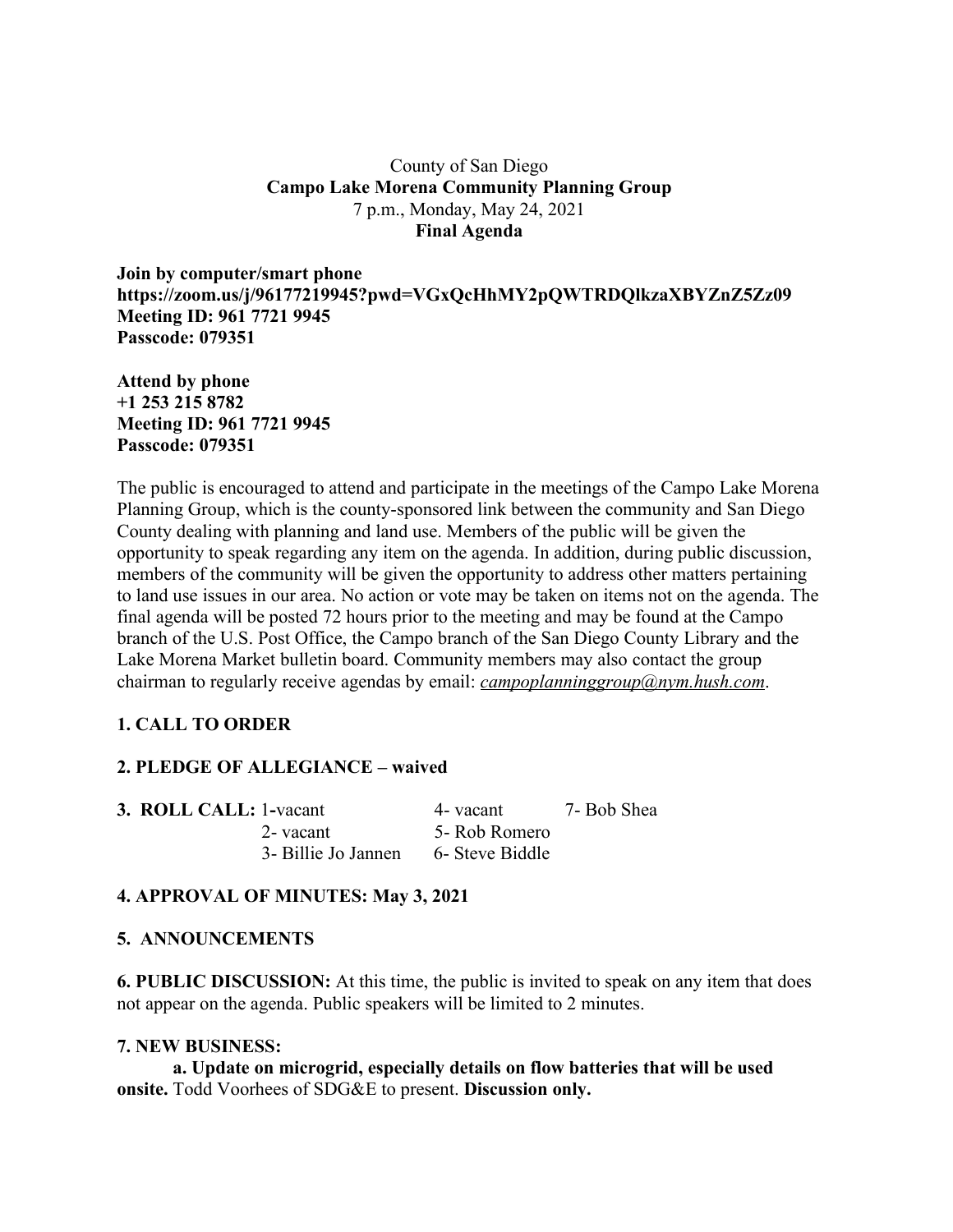**b. Letter to Traffic Advisory Committee/DPW requesting review of speed limit on parts of BSR**. Bob Shea to provide suggested language for the letter. **Discussion and vote.**

**c. Letter to Joel Anderson requesting that he vigorously oppose AB 1139 (charging solar owners extra fees) and AB 427 (seeking to use privately owned batteries and electric cars to draw extra power during peak usage times). Discussion and vote.**

#### **8. OLD BUSINESS:**

**a. Priority ordering of new re-paving list, as discussed at the last meeting. Discussion and vote.** *https://www.sandiegocounty.gov/content/sdc/dpw/roads/Resurfacing\_Program/*

**b. Standing subcommittee reports (no action):** Groundwater, Rob Romero; Sewer and Septic, vacant; Community Economic Impacts, Steve Biddle; Public Safety, Bob Shea.

**c. Chairman's report, Billie Jo Jannen (no action).** The county is cooking up a new way to charge East County commuters extra money: vehicles miles traveled on projects outside of high density enclaves down in the cities. This would also adversely affect agriculture programs. The supervisors approved it on Wednesday with a laundry list of provisos, none of which included protecting agriculture from higher costs. I have preapproval from the county to purchase a large thumb drive, on which I will place the voluminous electronic archives I have accumulated. It's purpose is to go from chairman to chairman as the group's make-up changes with time.

**9. CORRESPONDENCE:** Members of the public who wish to read the correspondence listed may request it by email at *campoplanninggroup@nym.hush.com.*

**a. Notice of preparation letter from County contractor Darin Neufeld, offering to present on the new Climate Action Plan Supplemental EIR.** The updates include standards for the vehicles-miles-traveled initiative.

https://www.sandiegocounty.gov/content/sdc/sustainability/climateactionplan.html **Forwarded to group.**

### **b. Jacumba Valley Ranch solar project (600+ ACRES) Map and Jacumba Sponsor Group comments on the project EIR. Forwarded to group.**

**c. Text of lawsuit challenging Diego County Supervisors' approval of Campo Wind's Boulder Brush Substation Facilities on private land** (old Big Country Ranch) at the north end of Ribbonwood Road. The project would serve an additional 90 wind turbines proposed for the Campo Reservation (which is also being challenged in court). Forwarded by Boulevard Planning Group. **Forwarded to group.**

**d. Invitation from SDC Department of Environmental Health and Quality to participate in community partnership workshops explaining what they do and how they**